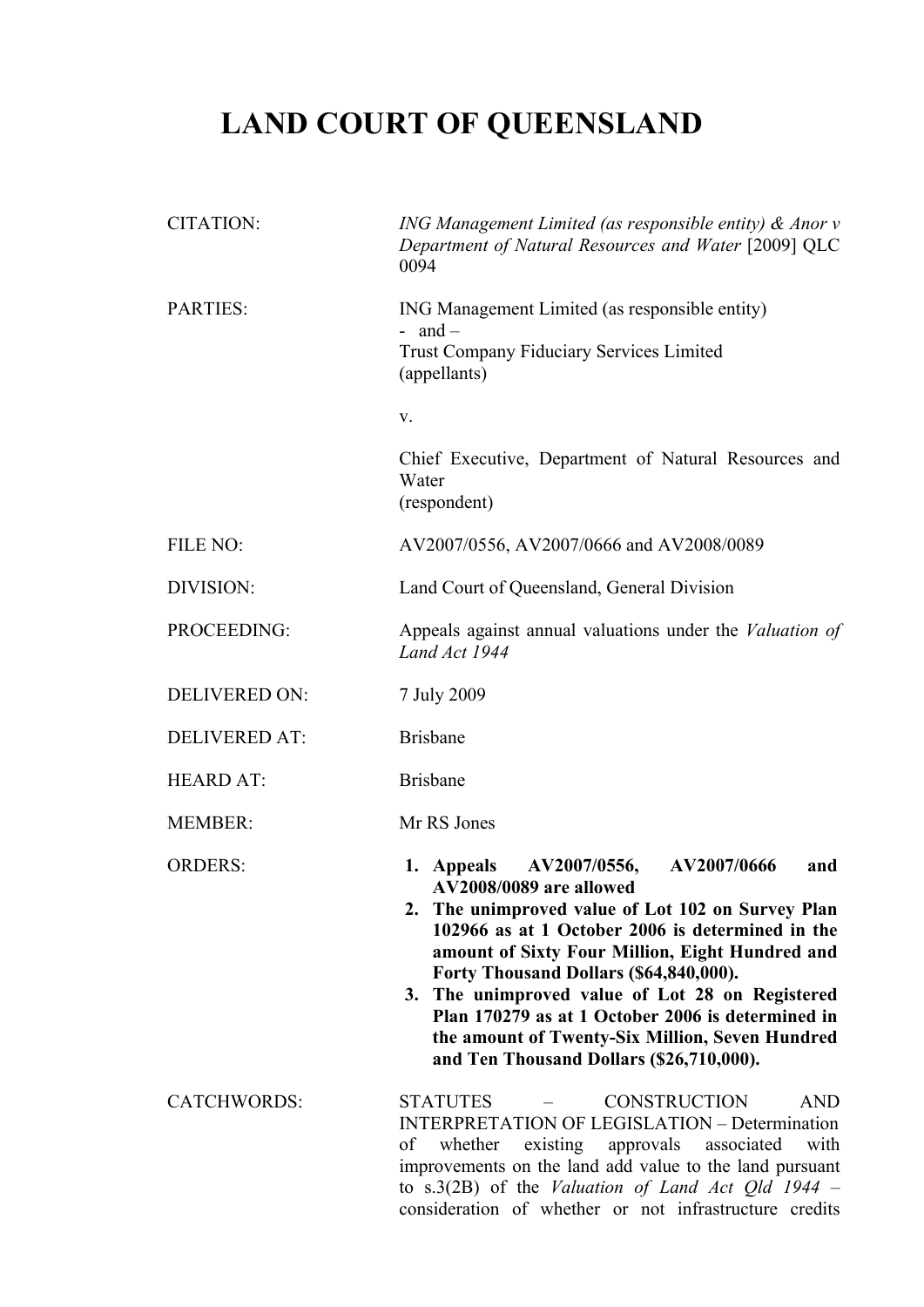associated with previous building works carried out on the land add value to the land pursuant to s.3(2B) of the *Valuation of Land Act Qld 1944* – treatment of infrastructure credits under s.3(1)(b) of the Act

VALUATION OF LAND – SALES EVIDENCE – Application of sales – relevance of sales of significantly smaller parcels of land – treatment of sale affected by an easement – consideration of so-called principle of "discount for size" in the comparison of the subject land to sales and other sites – consideration given to hypothetical maximum development permitted on subject land and sales

VALUATION OF LAND – NO EVIDENCE IN SUPPORT OF VALUATIONS APPEALED AGAINST – Presumption of correctness pursuant to s.33 of the *Valuation of Land Act 1994* not applicable

Mr P Flanagan SC with Mr E Morzone and Ms J Brien of

Counsel instructed by Crown Law for the respondent

*Valuation of Land Act* ss 3 and 33

*GPT RE Limited (as responsible entity) & Anor v Department of Natural Resources and Water* [2009] QLC 0078 (Unreported decision of Land Court) *Perpetual Trustee Company Ltd v Chief Executive, Department of Natural Resources and Mines* [2006] QLC 0017 (Unreported decision of Land Court) *AMP Life Limited & Others v Department of Natural Resources and Mines* [2002] QLC 099 (Unreported decision of Land Court) *Multiplex 240 Queen Street Landowners Pty Ltd v Department of Natural Resources, Mines and Water* [2007] QLC 0010 (Unreported decision of Land Court) APPEARANCES: Mr R Traves SC with Mr R Anderson of Counsel instructed by Clayton Utz Lawyers for the appellants

## **Background**

[1] The appellants have appealed against the assessment of the unimproved value assigned to their land by the respondent, the Chief Executive, Department of Natural Resources and Water. The relevant date of valuation is 1 October 2006 and the sites are located within the central business district of Brisbane. The appeals concern the following land:<sup>1</sup>

| Applicant                                        | <b>Property Location</b> | Appeal              |
|--------------------------------------------------|--------------------------|---------------------|
| <b>ING Management Limited</b>                    | 239 George Street        | $\vert$ AV2007/0556 |
| Trust Company Fiduciary Services   69 Ann Street |                          | AV2007/0666         |
| Limited                                          |                          | AV2008/0089         |

<sup>1</sup> The real property description of the land is Lot 28 on RP 170279 (239 George Street) and Lot 102 on SP 102966 (69 Ann Street). Both are located in the County of Stanley and Parish of North Brisbane.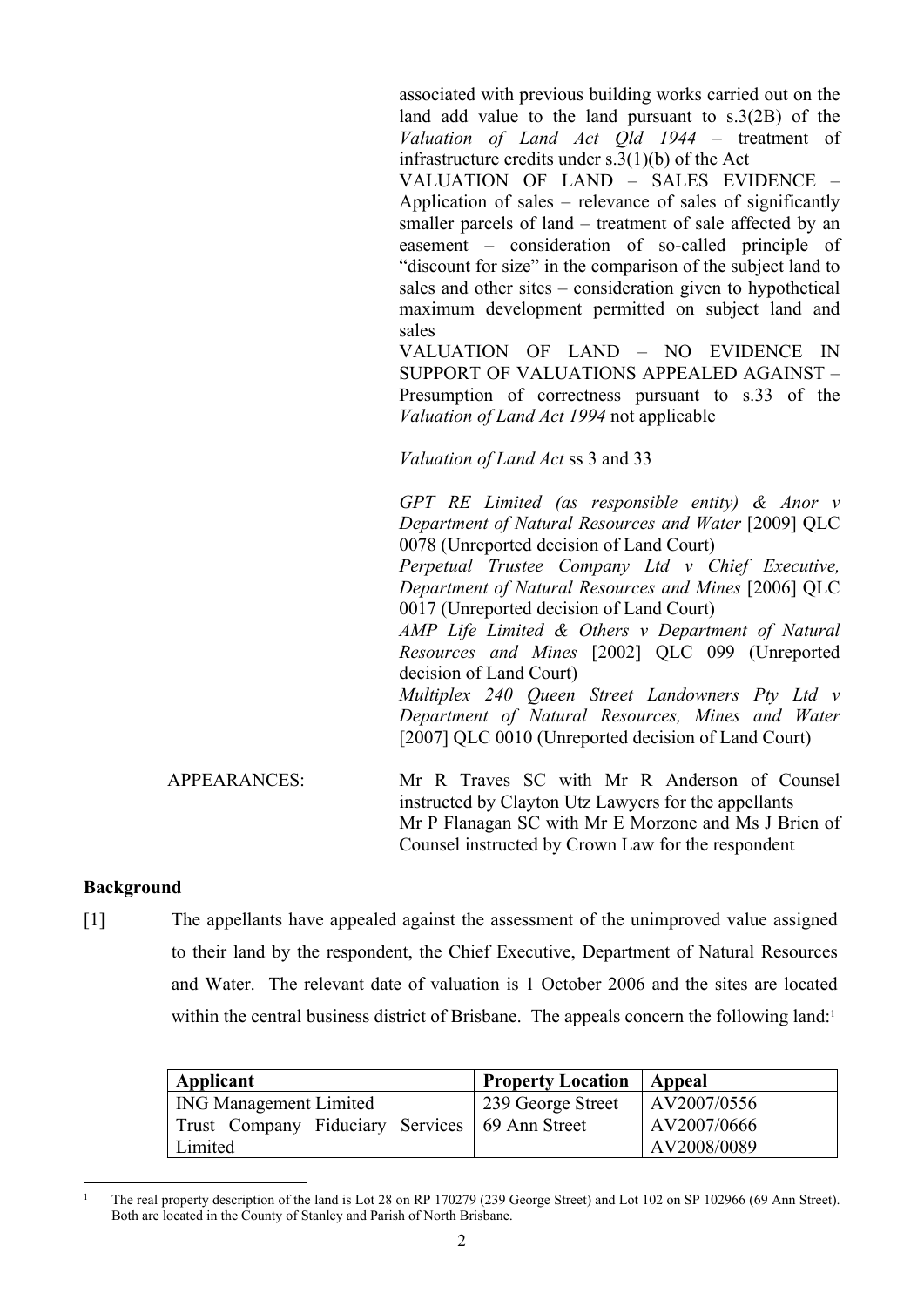- [2] The unimproved values originally assigned to the subjects were \$37,000,000 (239 George Street) and \$86,000,000 (69 Ann Street).
- [3] These appeals were heard in conjunction with appeals concerning two other Brisbane central business district (CBD) sites located at 10 Eagle Street and 123 Eagle Street. The evidence in one appeal was evidence in the others. On 2 June 2009 I gave my reasons disposing of the 10 Eagle Street and 123 Eagle Street appeals.<sup>2</sup> The unimproved value of each of those properties was determined in the amount of \$48,218,000 and \$111,688,000 respectively. In disposing of these appeals, where common issues have been considered and determined by me in the previous appeals, I will refer to and rely on my previous reasons.
- [4] At the hearing of these appeals the respondent did not seek to defend the valuations issued but, relying on the advice of Mr D Hill, a registered real estate valuer, initially contended for the following valuations:  $$36,450,000$  (239 George Street)<sup>3</sup> and \$73,000,000 (69 Ann Street).<sup>4</sup> At the conclusion of the hearing, the respondent contended for the following figures: \$31,800,000 and \$71,950,000 respectively.<sup>5</sup> These figures are generally in accordance with Mr Hill's further valuations.<sup>6</sup>
- [5] Relying primarily on the advice of Mr G Jackson, also a registered real estate valuer, the appellants contended for the following figures: \$21,625,000 (239 George Street)<sup>7</sup> and \$45,975,000 (69 Ann Street).<sup>8</sup>
- [6] Both of the sites are located towards the western perimeter of the Brisbane CBD fronting George Street. The 239 George Street site enjoys frontage to both George Street and Adelaide Street and laneway access along its southern boundary. The 69 Ann Street site has three street frontage to George Street, Ann Street and Adelaide Street. The 239 George Street site is occupied by a high rise commercial building known as the "Hitachi Building". The 69 Ann Street site is located directly opposite the Queensland Supreme Court building to the west and adjacent to the Brisbane City Council Hall to the east and is presently under commercial high rise development.
- [7] Often in appeals under the *Valuation of Land Act 1944* (VLA) the valuation appealed against has the benefit of the statutory presumption of correctness provided by s.33 of the Act. That is not the case here however. In these appeals the only valuation evidence

<sup>&</sup>lt;sup>2</sup> *GPT RE Limited (as responsible entity) & Anor v Department of Natural Resources and Water* [2009] QLC 0078.

<sup>3</sup> Exh.12 p.41.

<sup>4</sup> Exh.  $11 \overline{\text{n}}$  39.

<sup>5</sup> Respondent's written submissions at p.131.

<sup>6</sup> Exh.45.

<sup>7</sup> Exh.8.

<sup>8</sup> Exh.7.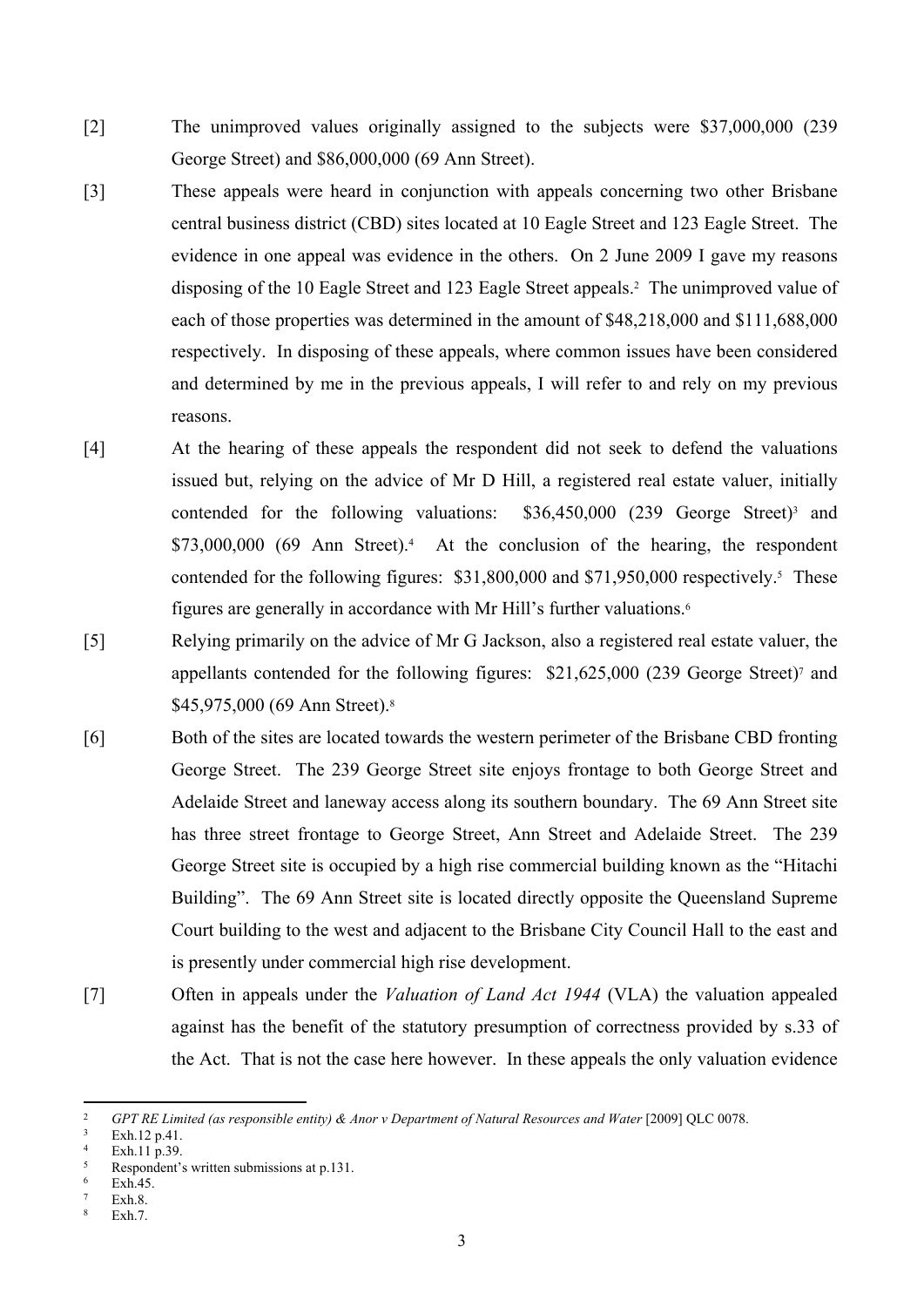before me is the evidence of Messrs Hill and Jackson. In circumstances where the only probative evidence contradicts the valuations issued by the respondent the statutory presumption of correctness cannot apply.<sup>9</sup>

- [8] In the circumstances of these appeals, both valuers agreed that the subjects should be valued in accordance with s.3(1)(b) of the VLA. Section 3 relevantly provides:
	- **3 Meaning of** *unimproved value*
		- (1) For the purposes of this Act
			- *unimproved value* of land means—
			- (a) in relation to unimproved land—the capital sum which the fee simple of the land might be expected to realise if offered for sale on such reasonable terms and conditions as a bona fide seller would require; and
			- (b) in relation to improved land—the capital sum which the fee simple of the land might be expected to realise if offered for sale on such reasonable terms and conditions as a bona fide seller would require, assuming that, at the time as at which the value is required to be ascertained for the purposes of this Act, the improvements did not exist.
		- $(2)$
		- (2A) The assumption mentioned in subsection (1), definition *unimproved value*, paragraph (b) is limited to the notional removal of the improvements only as at the time of valuation.
		- (2B) For subsections (1) and (2), the unimproved value of land includes any increase in the value of the land that has happened in connection with—
			- (a) a local planning instrument; or
			- (b) a development approval or other approval or authority under an Act, other than a hotel licence, relating to the land or an improvement of the land.
		- (2C) Nothing in subsection (1) or (2) requires an assumption, in relation to improved land, that the improvements have never been made.
		- $(3)$
		- (4) Notwithstanding anything contained in this section, in determining the unimproved value of any land it shall be assumed that—
			- (a) the land may be used, or may continue to be used, for any purpose for which it was being used, or for which it could be used, at the date to which the valuation relates; and
			- (b) such improvements may be continued or made on the land as may be required in order to enable the land to continue to be so used;

but nothing in this subsection prevents regard being had, in determining that value, to any other purpose for which the land may be used on the assumption that any improvements referred to in subsection (1) had not been made.

[9] The term "development approval" in s.3(2B) has the same meaning as that term when

used in the *Integrated Planning Act 1997* (IPA) which is:

"*development approval* means a decision notice or a negotiated decision notice that—

- (a) approves, wholly or partially, development applied for in a development application (whether or not the approval has conditions attached to it); and
- (b) is in the form of a preliminary approval, a development permit or an approval combining both a preliminary approval and a development permit in the one approval."

A "local planning instrument" for the purposes of s.3(2B) is defined as:

"… a planning scheme, temporary local planning instrument of planning scheme policy."

<sup>9</sup> *Perpetual Trustee Company Limited v Department of Natural Resources, Mines and Water* [2006] QLC 0017 at paras [22] – [24]; *AMP Life Limited & Ors v Department of Natural Resources and Mines* [2002] QLC 0099 at paras [26] – [27] (unreported decisions of the Land Court).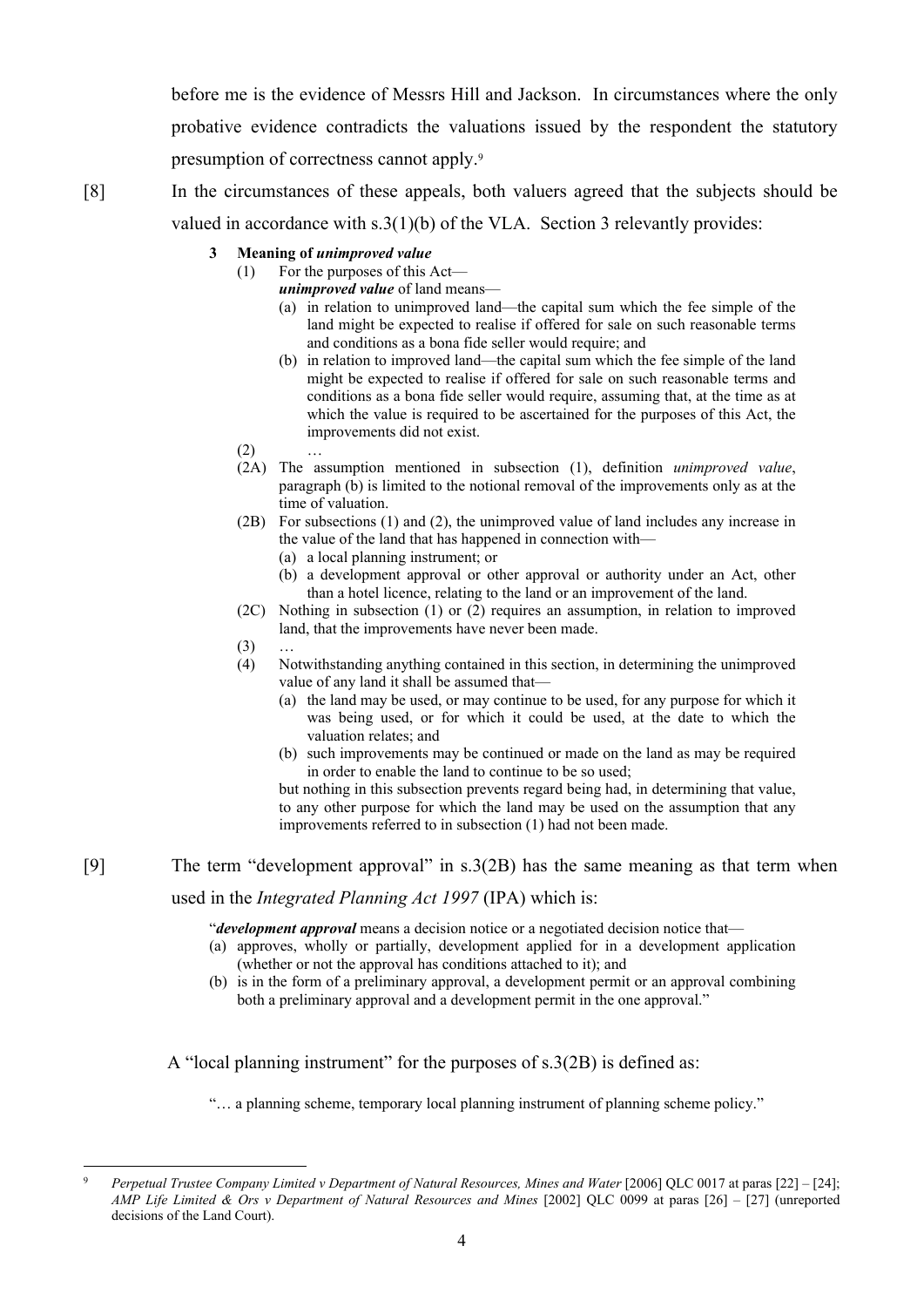[10] As was the case concerning the 10 Eagle Street and 123 Eagle Street appeals, Mr Hill's knowledge of the subtleties of the Brisbane CBD market was the subject of a fairly searching cross-examination by Mr Traves SC senior counsel for the appellants. For the reasons given in disposing of those appeals I do not accept that there is any reason for discounting the weight that ought to be given to Mr Hill's evidence when compared to that given by Mr Jackson.

## **Highest and Best Use**

[11] The valuers agree that the highest and best use of each of the sites as at the date of valuation was "commercial office development".10 As the evidence evolved it became clear that this highest and best use included the potential for some retail component, at least at ground floor level. The nature and extent of the retail potential for each site was largely dependent on locational issues and, in particular, the volume of likely pedestrian traffic past and/or through the site.

## **The Sales Evidence – An Overview**

- [12] In arriving at the respective valuations, each of the valuers had regard to sales of five CBD properties.11 They were 333 Ann Street, 40 Elizabeth Street, 110 Mary Street, 400 George Street and 480 Queen Street. The sale date for the first four properties is 6 July 2006, 8 March 2006, 17 July 2006 and 22 November 2005 respectively. There was some dispute about the date of the 480 Queen Street sale. For the reasons given by me in *GPT RE Limited* the date of this sale was determined to be 2 May 2006.<sup>12</sup>
- [13] Mr Hill also had regard to the sale of another CBD property located at 42-60 Albert Street. The date of this sale was 2 April 2007. Mr Jackson considered this sale to be unreliable sales evidence because of what he perceived to be a significant increase in market demand for and market price of CBD properties from late 2006 into 2007. For the reasons considered by me in *GPT RE Limited*, Mr Jackson's evidence on this topic was rejected and I found that this sale could be relied upon as evidence of value. Also, for the reasons given in the *GPT RE Limited* I determined that the applicable rate of market growth through 2006 in to 2007 was  $3.625\%$ .<sup>13</sup>
- [14] Before adjustments to take account of market movement between the date of sale and the date of valuation and other matters which will be discussed below, the valuers were in agreement about the rate per metre yielded by the 333 Ann Street, 40 Elizabeth Street, 110 Mary Street and 42-60 Albert Street sales. The agreed rate per square metre was

<sup>&</sup>lt;sup>10</sup> Joint statement of valuers – Exh. 15A p. 1.

<sup>11</sup> In *GPT RE Limited* in para [14] I stated that the valuers had regard to four CBD sales. That failed to include the sale at 400 George Street dealt with therein at para [34].

 $12$  At para [15].

At paras  $[16] - [23]$ .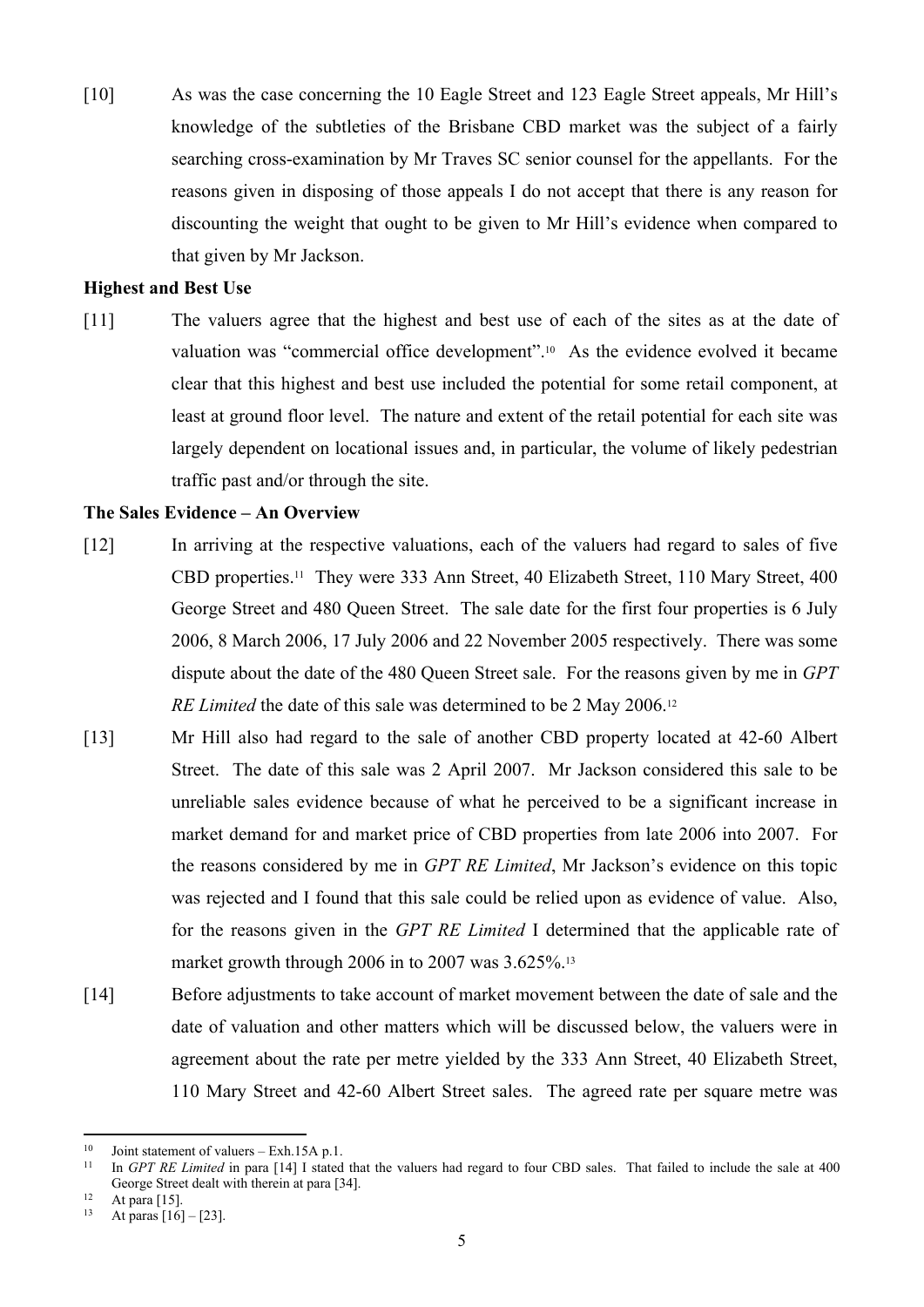\$7,100/ $\text{m}^2$ , \$7,900/ $\text{m}^2$  and \$8,300/ $\text{m}^2$  and \$14,000/ $\text{m}^2$  respectively.<sup>14</sup> The two sales where the valuers could not agree on an analysed rate per square metre were 480 Queen Street and 400 George Street.

- [15] In *GPT RE Limited*, after consideration of the evidence and the parties submissions concerning the adjustments required to be made to the 333 Ann Street, 42-60 Albert Street and 480 Queen Street sales, I determined that the appropriate rate per square metre to be used as at the date of valuation was:  $$7,836/m^2$ ,<sup>15</sup> \$10,950/m<sup>216</sup> and \$13,740/m<sup>217</sup> respectively. I can see no reason why those rates should not be used in these appeals.
- [16] Unfortunately, when considering the appeals concerning 10 Eagle Street and 123 Eagle Street, I did not expressly state that I rejected Mr Jackson's approach of not adjusting for market movement between the date of sale and date of valuation before making further adjustments for location, views, size etc.18 I do so now. Before making adjustments in comparing the sales to the subjects to bring into account the differences between them, including physical differences, it is necessary to bring them to a real equivalent dollar value as at the date of valuation. In the case of a rising market, as was the case here, sales before that date have to be inflated to reflect their notional value as at the date of valuation and in the case of sales after that date they have to be discounted for the same reason.

[17] Adopting the agreed analysed rate of \$7,900/m² and \$8,300/m² for the 40 Elizabeth Street and 110 Mary Street sales, and adjusting those figures to take account of the time between the date of sale and date of valuation results in the rates of about \$9,850/m² and \$9,050/m² respectively. These figures reflect the increase in the value of the sales, on a rate per square metre basis, from the date of sale to date of valuation, in a market increasing, on average, at the rate of 3.625% per month.

[18] Turning then to the sale of 400 George Street, Mr Jackson analysed it to reflect (before adjustments for market movement) a base rate of \$5,870/m².19 Mr Hill analysed the sale on a similar (but not identical) basis to arrive at a rate of  $$6,247/m^2$ .<sup>20</sup> The significant differences between the valuers at this stage of the analysis of this sale were the treatment of the delay between the date of contract and date of settlement, the value to be assigned to the transferable site areas (TSAs) associated with the sale and the treatment of Easement D which affects the site.

<sup>&</sup>lt;sup>14</sup> See Exh.22 and Exh.15B, p.1.<br><sup>15</sup> At pers [26]

 $15$  At para [36].

 $16$  At para [38].

At paras  $[45] - [58]$ .

<sup>&</sup>lt;sup>18</sup> See for example Exh.8, Annexure 3, T.59 L.27-45 to T.61.<br><sup>19</sup> Eq. Exh.7 p.15

 $^{19}$  Eg. Exh.7 p.15.<br>  $^{20}$  Eg. Exh 11 p.44

Eg. Exh.11 p.45. Mr Hill also made a minor adjustment of  $$6,825$  for existing development approval infrastructure credits. This adjustment is so minor as to require no further consideration.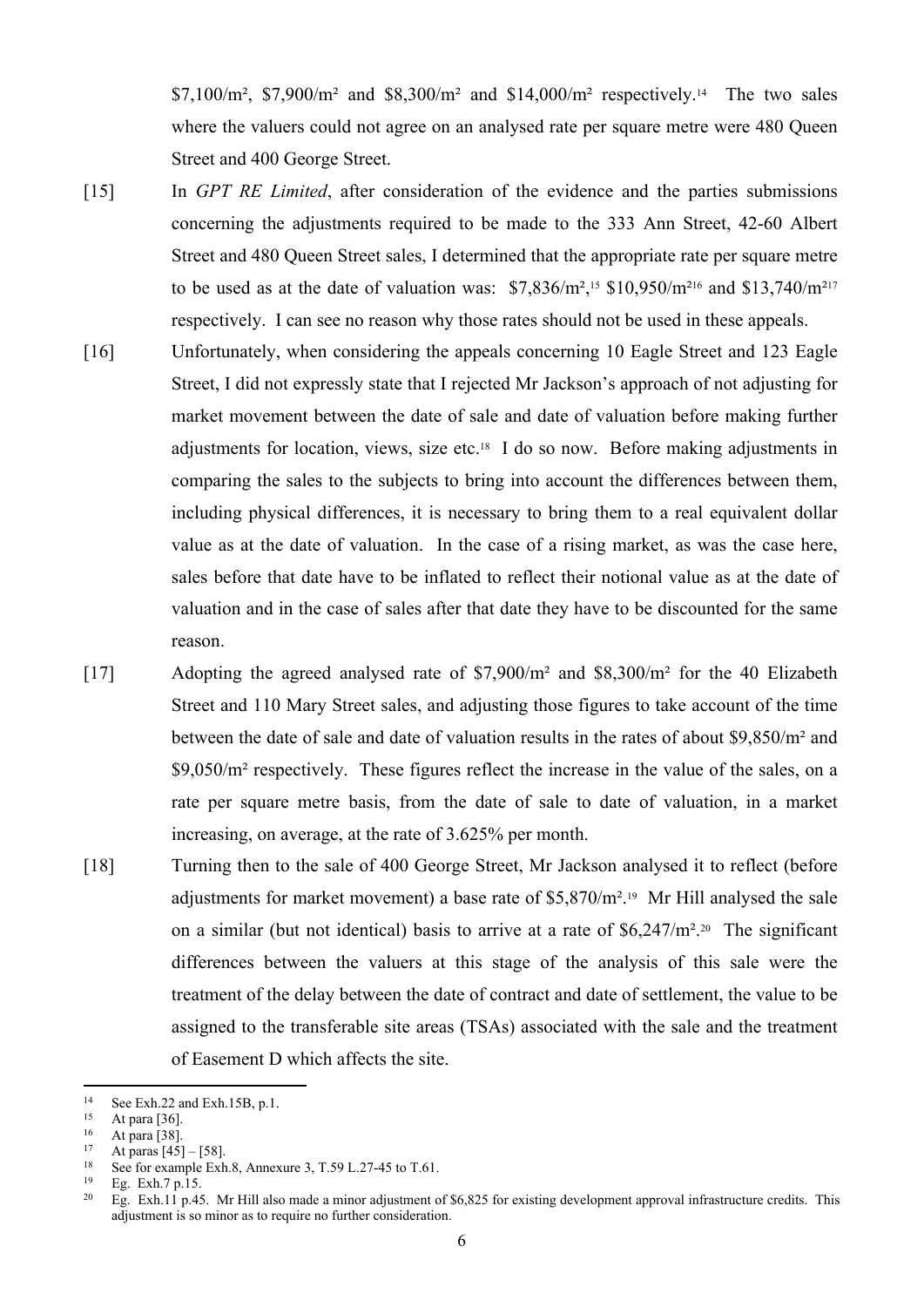[19] As to the first of these matters, on 22 November 2005 a "put and call option" was executed and a deposit of \$1,800,000 paid. Settlement did not occur until 4 July 2006 when the balance of the purchase price was paid. Mr Hill made no allowance or adjustment for the passing of time between 22 November 2005 and 4 July 2006. Mr Jackson on the other hand, adjusted this sale by \$525,207 to bring into account cost savings and other benefits associated with a delayed settlement. This exercise according to Mr Jackson was necessary to determine the real "cash equivalent" of the purchase price.<sup>21</sup> According to him, this contract reflected a delay in completion in the order of four to five months beyond the "normal" settlement period of 90 days.<sup>22</sup> While I accept that the purchaser achieved some benefits from the delayed settlement, there is no reliable basis for the adjustment of the purchase price in the manner contended for by Mr Jackson. First, there is no objective evidence to support the view that a 90 day settlement period was the norm. In fact, there is evidence to suggest that it is not. In three of the five sales relied on by Mr Jackson there was a delay of in the order of five to six months between the date of the so-called "put and call option" and settlement date.<sup>23</sup> Where there is no reliable evidence that, as a matter of fact, the sale price has to be adjusted to take into account a delayed settlement, it would be wrong to make that adjustment. To adopt the words of the then President of the Land Court, when it has not been demonstrated that the sale price was so affected:

> "*it would be wrong to assume the sale price negotiated between the parties at the date of contract contained a component for the settlement period*".<sup>24</sup>

- [20] Turning then to the issue of the value to be attributed to the TSAs, Mr Jackson adopted a rate of \$1,050/m² and Mr Hill \$600/m². It would be wrong to assume that the value of the subject TSAs would exceed their value in the open marketplace because of any adjoining owner influence. As Mr Hill pointed out, purchasers could acquire the necessary TSAs in the open marketplace without having to pay a premium.<sup>25</sup>
- [21] Mr Jackson's rate of \$1,050/m² was derived from a transaction concerning 333 Ann Street. Mr Hill's rate was derived from his analysis of two sales involving TSAs at 138 Mary Street.<sup>26</sup>
- [22] I have no confidence in Mr Hill's valuation of the TSAs. His rate is derived from information apparently passed on by a property owner objecting to the unimproved value

 $\frac{21}{22}$  Exh. 7 p.15.

<sup>&</sup>lt;sup>22</sup> T.173 L.25 - T.174 L.5.<br><sup>23</sup> Eyb 7 pp?0-21

Exh.7 pp20-21.

<sup>24</sup> *Multiplex 240 Queen Street Landowners Pty Ltd v Department of Natural Resources, Mines and Water* [2007] QLC 0010 at [211].

<sup>&</sup>lt;sup>25</sup> T.429 L.43 – T.430 L.5.<br><sup>26</sup> Exh 15P p.2

Exh.15B, p.2.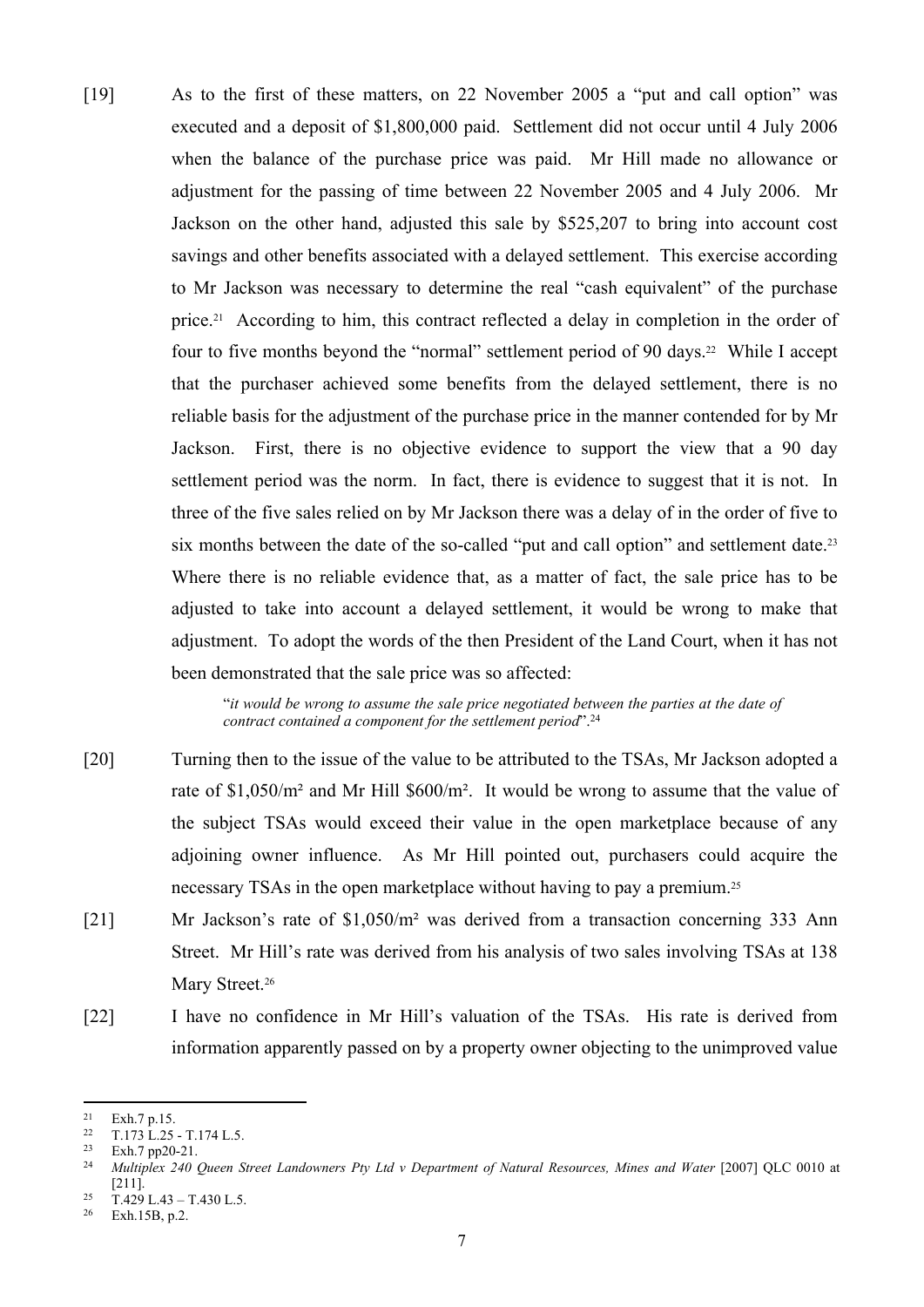attributed to his land and recorded by an employee of the respondent.<sup>27</sup> Neither the person who gave the information, nor the person who recorded it, was called to give evidence and, as far as I am aware, no independent attempt was made to verify the accuracy of the information given and recorded. This evidence amounts to little more than hearsay on hearsay and ought be given no weight. In reaching this conclusion I acknowledge that Mr Jackson's evidence is also essentially grounded in hearsay but at least it is the product of his own investigations and inquiries.

- [23] Another reason for preferring Mr Jackson's evidence is that his sale of TSAs was much closer in time to the relevant date of valuation, 1 October 2006. It seems to me that, if sales of land which occurred prior to the date of valuation have to be adjusted upwards to take into account market movement, so would the value of TSAs. The rate of increase in value may not be the same but there seems to me to be no logical reason why, while the value of land is on the rise, the value of TSAs remains static. Mr Hill's sales of TSAs occurred in October 2005.
- [24] For the reasons given I will adopt the rate of \$1,050/m² as being the value of the subject TSAs. This results in a total value of \$1,338,750.
- [25] The next matter that needs to be dealt with is the value to be attributed to the part of the land occupied by Easement D. The dominant tenement is Lot 1 on SP148948 and the primary purposes of this easement are to provide for parking and vehicular access to Tank Street.28 The easement is of an irregular shape and contains a total area of 1,110m².
- [26] According to Mr Jackson no discount ought be allowed over the easement affected area because of the benefits it provides to the balance of the site.29 According to Mr Hill a discounted rate per square metre ought be applied to 650m² of the easement area to bring into account its negative impact on full commercial development of the site. Mr Hill's rate of discount was 30% and the 650m² of Easement D to which it was applied is located over the substantive part of Lot 2 on the corner of Turbot and George Streets.<sup>30</sup>
- [27] The relevance of any discount for Easement D is that any reduction in the value of the land affected by the easement has an inflationary effect on the value of the balance of the sale area on a square metre basis. It is the value of the balance unaffected area on a rate per square metre that Mr Hill then applies to the subjects.
- [28] The evidence concerning Easement D is conflicting. The evidence is that it does not affect gross floor area (GFA) calculations and therefore does not limit the hypothetical maximum development potential of the land. On the other hand, it does affect

 $27$  Exh. 48.

<sup>&</sup>lt;sup>28</sup> Exh.53, clause 2.1.<br><sup>29</sup> Exh.7 p.15

 $rac{29}{30}$  Exh. 7 p. 15.

Exh.11  $p.23$ .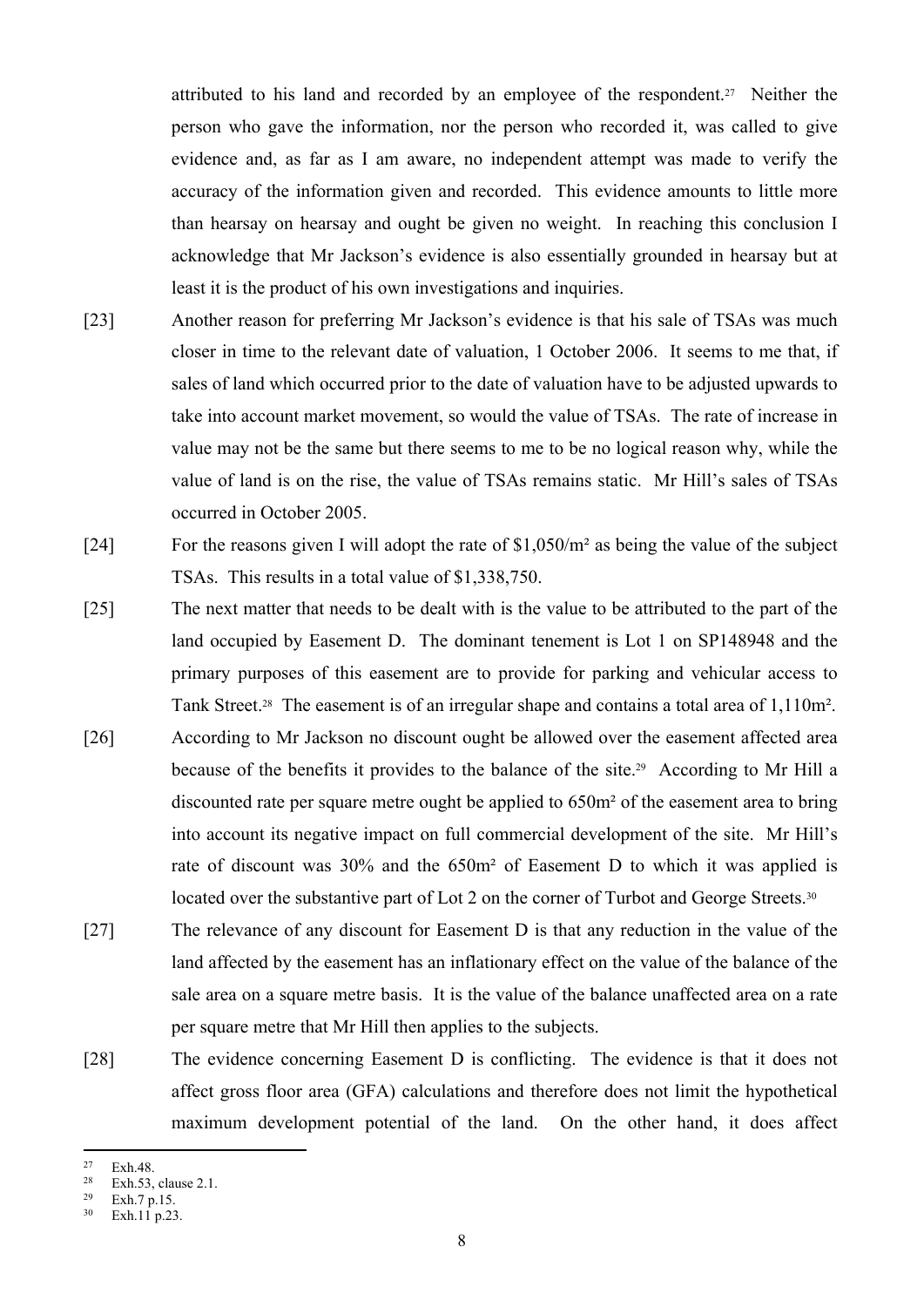development flexibility over this site. On this topic however, I accept the evidence of Ms Vigar that provided access rights were not interfered with, some form of development could occur over the easement area.31 I also accept the evidence to the effect that, given the difficulties associated with providing access to and from George Street and Turbot Street the easement offers considerable advantages for the optimum development of the site.<sup>32</sup> In the circumstances surrounding this sale, I find that while the positives and negatives associated with Easement D tend to largely balance one another out, some adjustment is still required, even if only minor, representing little more than recognition of some blot on title. I will adopt a discount rate of 10% over the 650m² identified by Mr Hill.

[29] Bringing the above findings into account the analysis of this sale so far reveals a rate of \$6,049/m² calculated as follows:

| Sale price                     | \$18,900,000 |
|--------------------------------|--------------|
| Less DA infrastructure credits | \$6,825      |
| Less Value of TSAs             | \$1,338,750  |
| Adopt                          | \$17,554,000 |
| D: 11 2002 2                   |              |

Divided by 2,902m²

- [30] The next step is to bring into account market movement between the date of sale and the date of valuation. For the reasons set out in paragraph [16] above I reject Mr Jackson's approach of making this adjustment after bringing into account other physical differences between the sales and the subject properties.
- [31] Adjusting the rate of \$6,049/m² by 3.625% per month for 10.3 months results in a rate of \$8,300/m² in round figures. The treatment of the area affected by Easement D is dealt with further below.
- [32] Accordingly, I find that in respect of the sales evidence the applicable rates per square metre as at the date of valuation are:

| 333 Queen Street    | \$7,836/m <sup>2</sup> |
|---------------------|------------------------|
| 42-60 Albert Street | $$10,950/m^2$          |
| 480 Queen Street    | $$13,740/m^2$          |
| 40 Elizabeth Street | $$9,850/m^2$           |
| 110 Mary Street     | $$9,050/m^2$           |
| 400 George Street   | $$8,300/m^2$           |

[33] Before moving on to the application of the sales evidence there are three other matters that I should address. First, the added value (if any) given to the land because of any so-

 $^{31}$  T.284 L.15-L.20.

<sup>32</sup> T.9 L.20 – T.10 L20.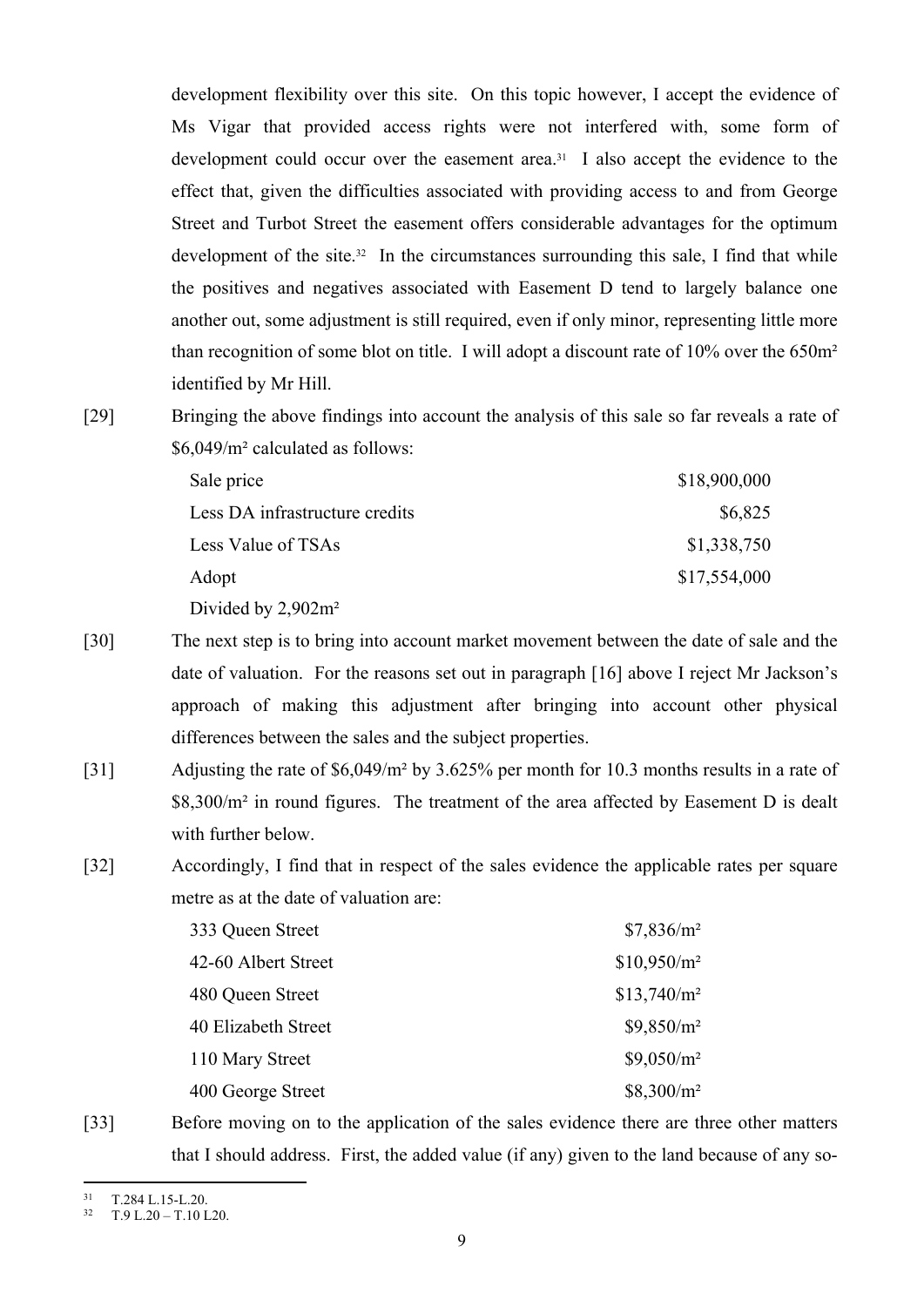called development approvals. Second, the added value (if any) given to the land by virtue of existing infrastructure credits. Third, any material development potential differences between the sales and the subjects.

## **Development Approvals and Infrastructure Credits**

*Re 239 George Street*

[34] As was the case concerning the land located at 10 Eagle Street and 123 Eagle Street, Mr Hill effectively proceeded on the basis that the existing approval or authority concerning the land was a "development approval" for the purposes of  $s.3(2B)$  of the VLA.<sup>33</sup> That is so despite him elsewhere in his report recording that

> "… no particular development approval exists for the development of the Hitachi building ... Nevertheless, as at the date of valuation, the subject land had the added value and benefit of an authority under the Integrated Planning Act 1997 to continue lawfully using the land for the purposes of development. Such authority to continue to lawfully use the land is equivalent in nature to a development approval for such purpose. The added value of that existing lawful use right comprised of two components:  $\ldots$ <sup>34</sup>

- [35] For the reasons given by me in *GPT RE Limited* concerning 10 Eagle Street and 123 Eagle Street<sup>35</sup> I find that the existing approvals/authorities, as at the date of valuation, do not increase the value of the 239 George Street site.
- [36] Consistent with the case for the respondent<sup>36</sup> I also find that there is no increase in the value of the land resulting from any infrastructure credits.

#### *Re 69 Ann Street*

- [37] Again, in respect of this site, as was the case with all of the other subject sites, Mr Hill treated the existing approval or authority over the land as if it was a development approval for the purposes of s.3(2B) of the VLA. For the reasons given in *GPT RE Limited* I find that the existing approvals/authorities concerning this site do not add any value. I note here that even Mr Hill discounts his notional value of the so called "development approval" by 85% because of age.
- [38] Also for the reasons given in *GPT RE Limited* I find that any increase in value caused to this site by existing infrastructure credits is not caught by  $s.3(2B)$  but by  $s.3(1)(b)$  of the VLA. $37$  Consistent with the approach adopted by me in that case<sup>38</sup> I determine the increase in the value the infrastructure credits give to the land to be \$477,590 made up as follows:

 $$502,727^{39} \times 0.95 = $477,590 \text{ (rounded)}$ 

<sup>&</sup>lt;sup>33</sup> See for example Exh.12 at pp 37 and 39 where he refers to the "existing development approval".<br><sup>34</sup> Exh 12 pp  $37.38$ 

 $rac{34}{35}$  Exh.12 pp 37-38.

At paras  $\hat{[81]}$ - $[110]$ .

<sup>&</sup>lt;sup>36</sup> Respondent's written submissions at paras (30) and (309).<br><sup>37</sup> At paras [96], [99] and [1111 [117]

 $37$  At paras [96]–[99] and [111]–[117].

 $38$  At paras [120]-[126].

Exh.25.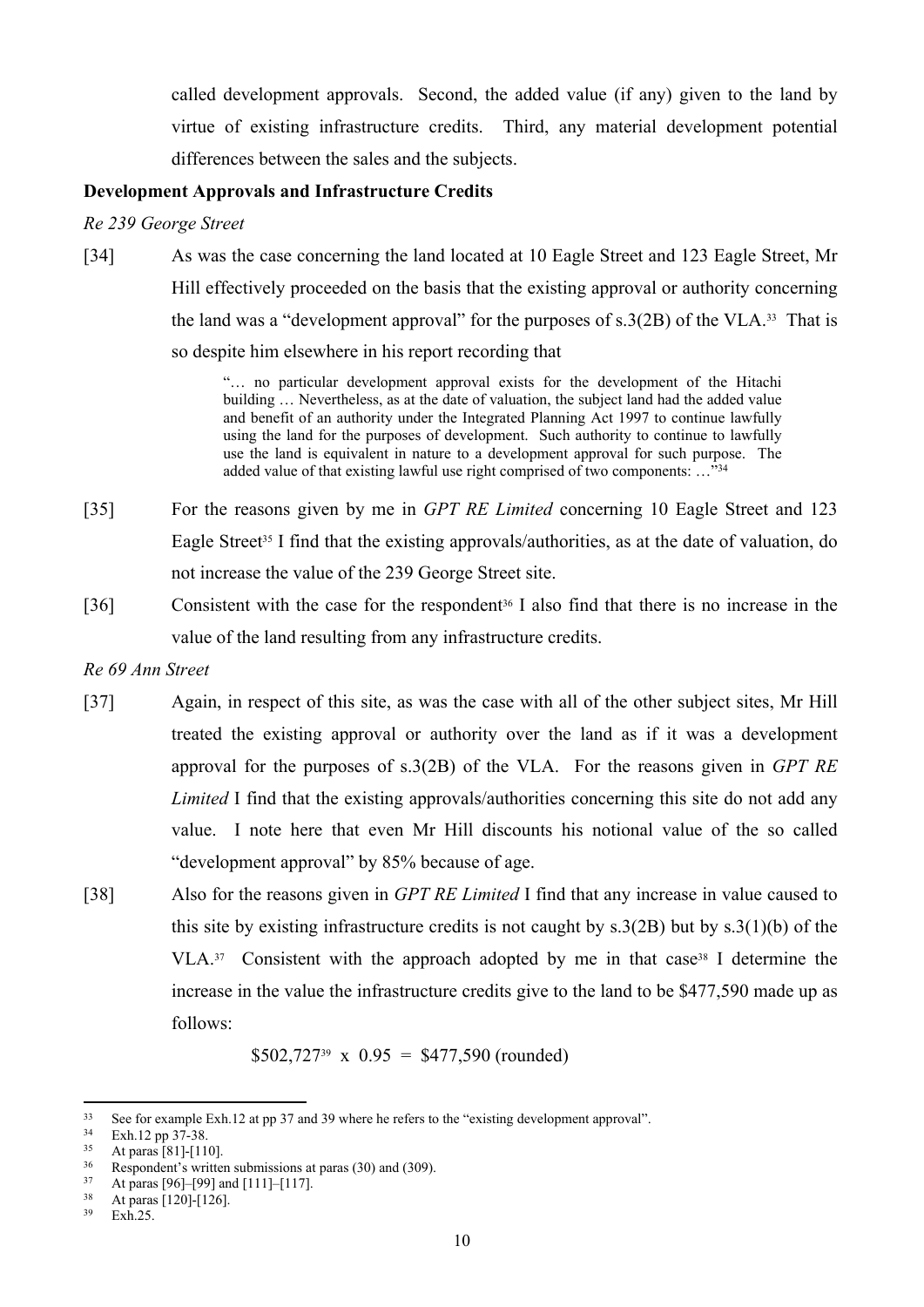## **Development potential**

- [39] Under this heading it is necessary to deal with two matters. First, whether some premium needs to be brought into account when applying the 280 Queen Street sale to the subjects. Second, identifying any material town planning differences which might affect the sales and/or the subjects' respective maximum development potential.
- [40] As to the first of these matters, it was asserted on behalf of the appellants that in comparing the 280 Queen Street sale with the subjects, an allowance had to be made for the added value the potential for mixed development gave to the site. The nature of the mixed development was commercial and residential and the premium advocated for was 10%.
- [41] In *GPT RE Limited* I decided that, in the circumstances of the appeals then before the court, no allowance or adjustment had to be made concerning this sale to take account of any potential for mixed residential/commercial use.40 While the subjects in these appeals probably have less potential for any material component of residential development than the 123 and 10 Eagle Street sites I remain of the view that it would not be appropriate to make any mathematical adjustment to the analysis of this sale when comparing it to the sites the subject of these appeals.
- [42] However, the potential for mixed use development is a matter which nonetheless has to be taken into account in an overall sense when comparing this sale to the subject sites.
- [43] Turning to the next matter, it was argued on behalf of the appellants that in respect of the 480 Queen Street site, it had potential for a level of development intensity materially superior to the subjects. It was asserted that by way of contrast the "development ratio" for 480 Queen Street (expressed as a function of GFA over site area) was in the order of 20:1 while for 69 Ann Street and 239 George Street the ratios were of in the order of 11.3:1 and 16.5:1 respectively.<sup>41</sup>
- [44] In *GPT RE Limited* I expressed my reservations about the accuracy of those comparisons.42 Those reservations apply equally in these appeals.
- [45] Leaving aside for the moment site specific issues which might affect development (eg easements and heritage considerations) the best evidence is that, with the exception of 239 George Street and 40 Elizabeth Street, none of the sites under consideration here (sales or the subjects) enjoys any material development potential advantage when compared one to the other. The 239 George Street and 40 Elizabeth Street sites, unlike

<sup>40</sup> At paras [53]-[58].

<sup>41</sup> Appellants' written submissions paras 120-121.

At paras [26]-[29].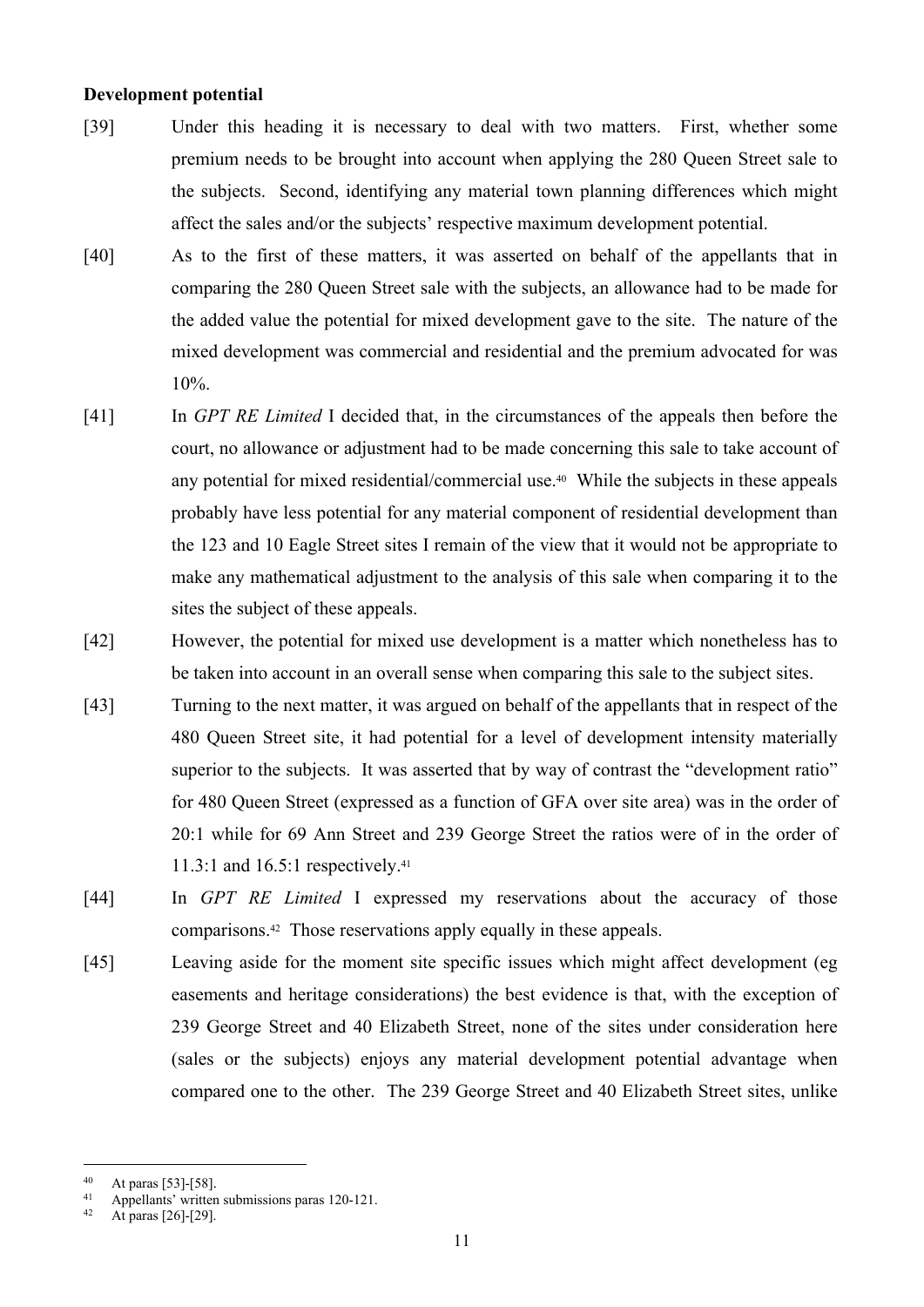the others, are located in Sub-precinct 1 of the town plan of the Brisbane City Council. Development in this sub-precinct is subject to a height limit of 70mAHD.

## **Application of the Sales Evidence**

- [46] Before descending into this exercise in detail it is desirable to first make some general observations and findings.
- [47] In respect of the 480 Queen Street site it is considered superior to the subject sites by both valuers.<sup>43</sup> I agree. It is located, at least in part, within the prestigious commercial precinct within the Brisbane CBD referred to as the "golden triangle". This precinct accommodates a number of Brisbane's prime commercial developments, including Riverside, Waterfront Place, the Riparian building and AMP Place. This sale also has, unlike the subjects, potential for mixed residential/commercial development. And, unlike the 239 George Street site, is not subject to any heights limitations on development. However, in considering the respective development potentials of this sale when compared to the subjects, I consider that they, particularly 239 George Street, have more potential for ground floor retail uses.
- [48] On balance, I have reached the conclusion that the 480 Queen Street sale is so significantly superior to the subjects as to provide only limited evidence of value. Limited to the extent of doing no more than identifying a level of value on a rate per square metre basis that neither of the subjects could exceed.
- [49] Turning then to the 333 Ann Street sale, which was Mr Jackson's second most comparable sale.44 For the reasons given in *GPT RE Limited*45 I considered this sale to be unreliable evidence of value for the 10 and 123 Eagle Street sites. I consider this sale to be unreliable evidence of value in these appeals for the same reasons. In this context, Mr Hill considered this sale to be only "conservative" evidence of value.<sup>46</sup>
- [50] As for the 40 Elizabeth Street and 110 Mary Street sales, Mr Hill described them as being smaller inside development sites with restricted potential and views. Mr Hill also pointed out that the 40 Elizabeth Street site is subject to height restrictions similar to that applying to 239 George Street. There is no doubt that the development potential for these sites is vastly different to that for the subjects. By virtue of their size and, as a consequence, their development potential, they are not, in my view, sales of truly comparable sites. In this context Mr Jackson also points out that in any comparison of these sales to the 69 Ann Street site a "discount for size" would have to be factored in.<sup>47</sup>

<sup>43</sup> Exh.11 p.34; Exh.12 p.36 (per Mr Hill); Exhs.7 and 8 p.28 (per Mr Jackson).

 $\frac{44}{45}$  Exh.7 p.28, Exh.8 p.29.

 $^{45}$  Para 36.<br> $^{46}$  Exh 11 r

 $^{46}$  Exh.11 p.34, Exh.12 p.36.

Exh.7 pp 26 and 27.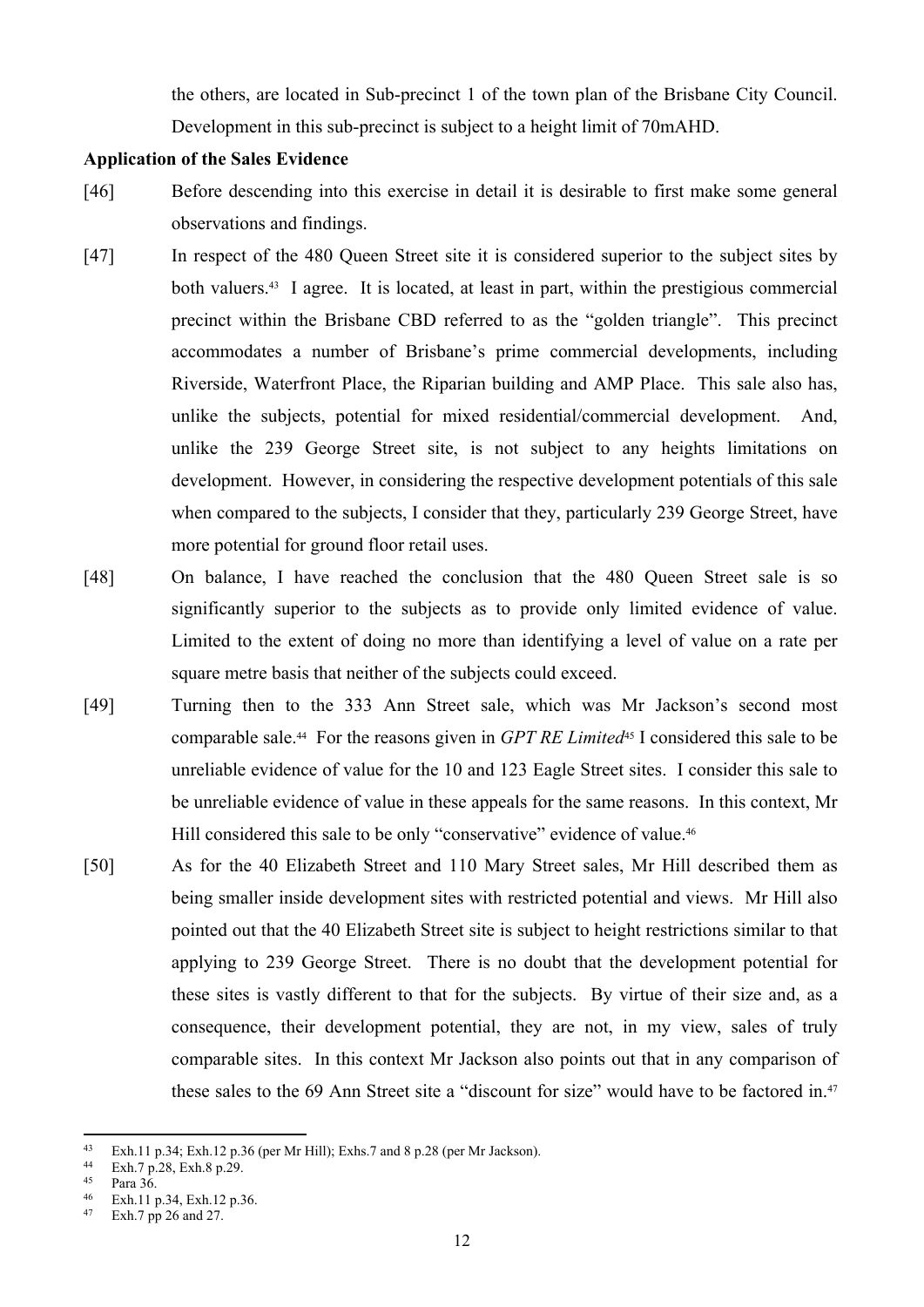The principle of "discount for size" is discussed in *GPT RE Limited*48 and it is not necessary to discuss further here.

- [51] Bringing into account all of the significant differences between these two sales and the subjects, I have decided that while they are capable of providing some evidence of value, they have to be used with caution. In my view, their use should be limited to providing a relativity check against the final values for the subjects as determined by me. That is, on a rate per square metre, the unimproved value I determine for the subjects should not be materially out of line with the rates yielded by these sales.
- [52] For the reasons given thus far, it is apparent that I consider the sales of 400 George Street and 42-60 Albert Street to be the best evidence of value. Mr Jackson considered the 400 George Street sale to be the best evidence of value for both sites.<sup>49</sup> Inferentially these sales seem to be considered the most reliable evidence by Mr Hill although he considered them both to be in inferior locations to the subjects.<sup>50</sup>
- [53] Turning specifically to the 400 George Street sale. Bringing into account the discount of 10% over 650m² of Easement D the rate per square metre that would then be applicable to the unencumbered part of that sale would be about \$8,540/m². It would be the unencumbered rate that Mr Hill would use when valuing the subjects. In circumstances where the subjects were essentially unencumbered or otherwise had no limitations or restrictions on their development I might agree with that approach. But that is not the case. For example, the 239 George Street site is the subject of height restrictions and, for the reasons set out below, development on 69 Ann Street was limited, albeit if only to a relatively minor extent, by its proximity to the Brisbane City Hall. Overall, I consider the most appropriate way to apply this sale is to adopt its analysed rate on an overall basis of \$8,300/m² rather than break it up into values for the encumbered and unencumbered areas. This sale, analysed on a "warts and all" basis can then be compared to the subjects on the same basis.
- [54] That 239 George Street is subject to a height restriction is common ground. However, the respondent disputes that the 69 Ann Street site was materially hindered or restricted by its proximity to the Brisbane City Hall which is a heritage listed place and/or site. According to the respondent *"… any impact which its location next to a heritage place may have had on development was (i) fused with the impact of other factors … (and) (ii) not significant …"*. 51

 $^{48}$  Paras 40-43.<br> $^{49}$  Exh 7 p 28 1

 $\frac{49}{50}$  Exh.7 p.28, Exh.8 p.29.

 $50$  Exh.11 p.34, Exh.12 p.36.

Respondent's first written reply para 16.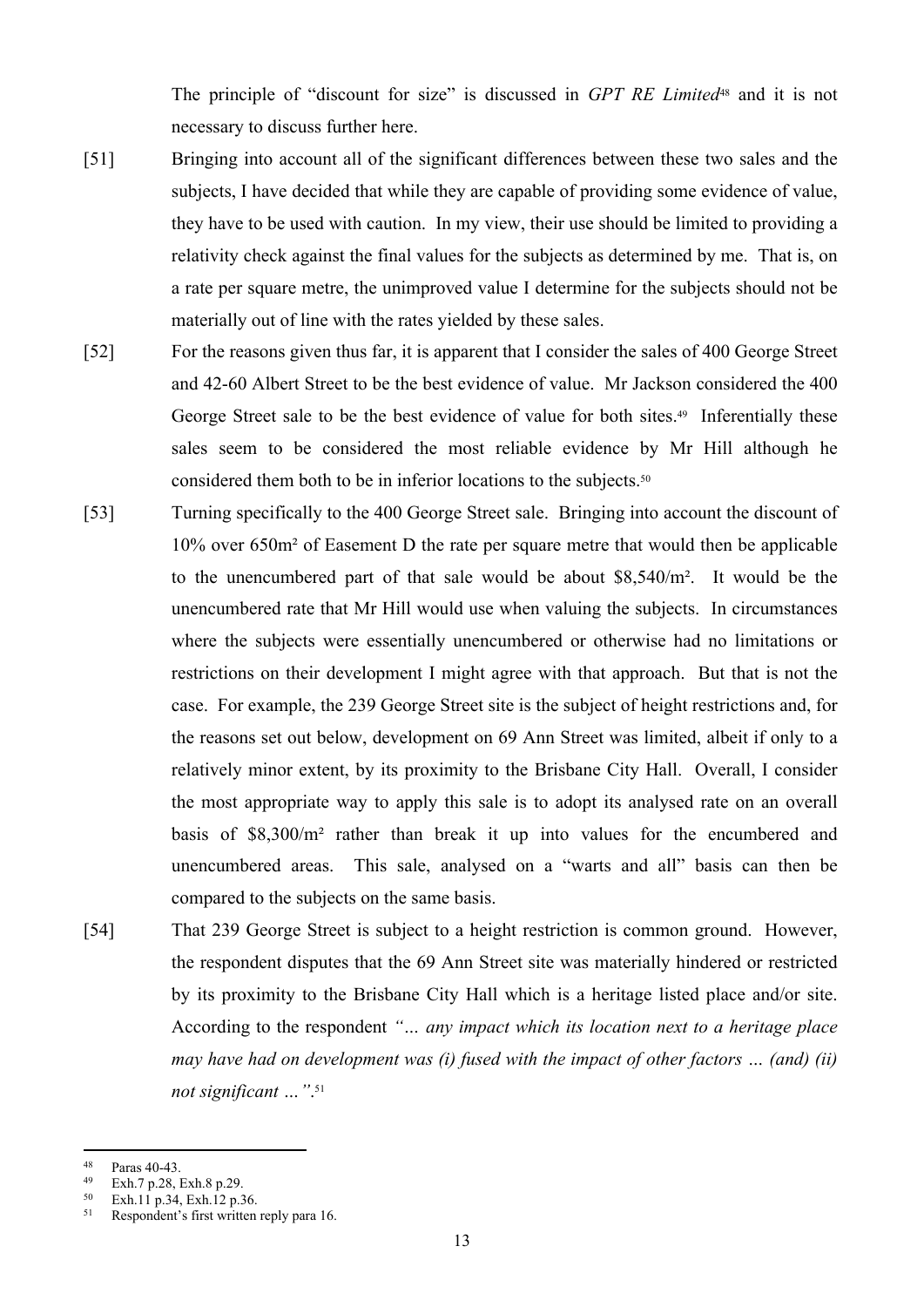- [55] I agree that while the impact of the proximity to City Hall might fairly be described as being minor, it nonetheless was a factor that the prudent purchaser and vendor would have to bring into account when agreeing on a price. The evidence of Mr Howard<sup>52</sup> was that "heritage" issues imposed some constraints on development including, more importantly, on GFA at podium level.<sup>53</sup> His evidence about this was not seriously challenged.
- [56] Overall, however, the evidence also reveals there was an overlap between the accommodation of heritage issues and the application of good town planning and commercial design. It is also clear that a major influence on design and construction was the desire to utilise existing works including footings and car parking structures on the site.54 Notwithstanding these mitigating factors the heritage issues associated with this site are such as to require some adjustment, something that Mr Hill did not do.<sup>55</sup> I do not accept Mr Hill's evidence to the effect that advantages of adjoining a heritage site outweighed the disadvantages.<sup>56</sup>
- [57] The best evidence of value of the 69 Ann Street site is the 400 George Street sale. They are separated by only one block (albeit on different sides of George Street) and are located towards the north-western fringe of the Brisbane CBD. 400 George Street is in a inferior location being further removed from the retail centre of the city and commercial development generally. It has an irregular shape, inferior road frontage and exposure and is affected by Easement D. On the other hand, 69 Ann Street is affected to some extent by heritage issues and, as acknowledged by the valuers,<sup>57</sup> having regard to its size, some adjustment on a rate per square metre basis has to be made to account for the "discount for size" principle referred to earlier herein and in *GPT RE Limited*. However, in this context, it also has to be acknowledged that the size of the site offers development options not available for smaller sites including sales the size of 400 George Street.<sup>58</sup>
- [58] Overall, the evidence leads me to conclude that while the positives and negatives associated with these two sites may tend to balance one another out, at the end of the day, the subject site is still more valuable on a rate per square metre basis if only to a minor extent. A comparison between Mr Hill's (unencumbered) rate per square metre for this sale of \$9,100/m² and his applied rate to the subject \$10,000/m² reveals a premium of just under 10%. On the evidence before me, I consider a premium of this

<sup>52</sup> Mr Howard was the town planner retained by the developer of the site to prepare necessary development application documents – statement exh.34.

 $^{53}$  T.220-222 and T.227 L.20.<br> $^{54}$  Eyh 34 para 6 and T.219 J

Exh.34 para 6 and T.219 L.22-L.30.

 $55$  T.536 L.35.

<sup>&</sup>lt;sup>56</sup> T.537 L.5-L.10.<br>57 Mr. Jackson Exh

<sup>&</sup>lt;sup>57</sup> Mr Jackson Exh.7 pp.25 to 27, Mr Hill T 539 L22.

Exh.11, p.35; per Mr Hill.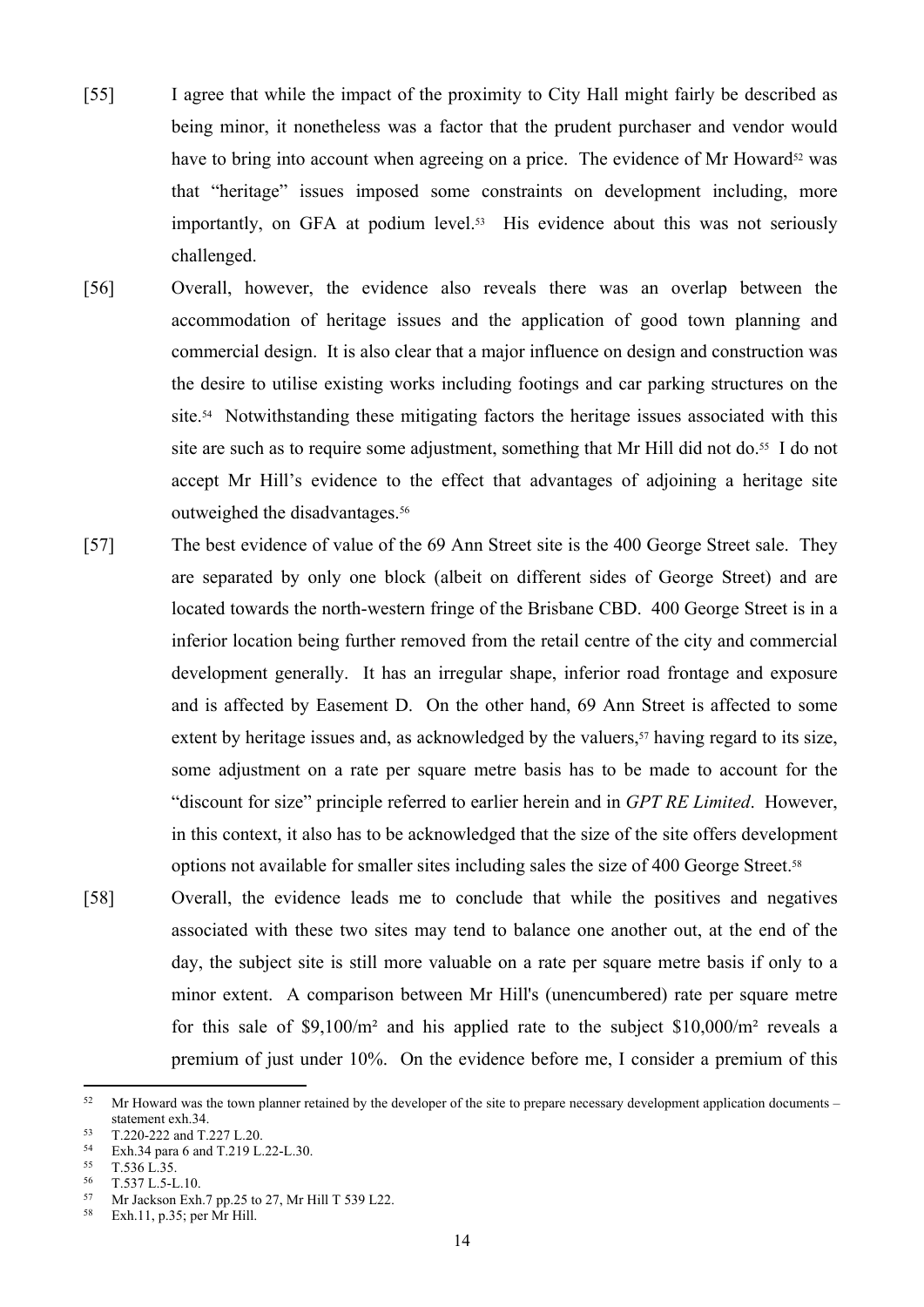order to be reasonable but consider that it should be applied to the rate \$8,300/m² revealed by an analysis of this sale on an overall basis. Accordingly, I will adopt a rate of \$9100/m² for the subject.

- [59] Turning then to a comparison between the 239 George Street and 400 George Street sites. The subject is superior in location and is, in overall terms, superior in shape. No adjustment for size is necessary but it needs to be kept in mind that while 400 George Street is affected by Easement D this site is subject to a 70mAHD height limitation.
- [60] In comparing this site to the 400 George Street sale, Mr Hill's approach reveals a premium of just over 35% in favour of the subject (\$12,500/m² : \$9,100/m²). The major points of distinction between the two sites in favour of the subject being location and shape.<sup>59</sup> In comparison with the 40-42 Albert Street sale, Mr Hill's approach reveals a premium of in the order of  $12.5\%$  (\$12,500/m<sup>2</sup>: \$10,955/m<sup>2</sup>).<sup>60</sup> In this comparison the major point of distinction between this sale and the subject is the superior location of the latter.<sup>61</sup> In comparing the subject to the value applied to the 69 Ann Street site, both valuers applied a significant premium in favour of the subject. Mr Hill  $-25\%$  $($12,500/m^2 : $10,000/m^2)$ , and Mr Jackson about 30%  $($8,500/m^2 : $6,500/m^2)$ . In this comparison a major (if not the major) consideration is the respective differences in the size of the two sites and the application of the so called "discount for size" principle. While I agree in general terms with Mr Hill's analyses and comparisons of the subject with these sales and the 69 Ann Street site, in my view Mr Hill failed to adequately take into account the height limitations associated with this site. While agreeing that this was an important point of distinction between it and the sales evidence and should be taken into account, Mr Hill nonetheless failed to do so.<sup>62</sup>
- [61] Unfortunately, accepting that this matter should be taken into account, Mr Hill was not pressed to express an opinion about what adjustment he should have made. When it is taken into account the difference in value between the subject and other sites referred to in this context must tend to close. On the evidence before me I have concluded that the value of this site, on a rate per square metre basis, should not exceed the value of the Albert Street sale. And, should not exceed the value of the 69 Ann Street site to the extent reflected by Mr Hill's valuations. On this basis I will adopt a rate of \$10,500/m<sup>2</sup> which reflects a premium in the order of 15% over and above the value of the 69 Ann Street site on a rate per square metre basis. This premium is of course much less than

<sup>59</sup> Exhibit 12, p.25.

 $60$  The rate contended for by the respondent in its written submissions at para [9].

<sup>&</sup>lt;sup>61</sup> Exhibit 12, p.32 – because of the way in which Mr Jackson adjusted his sales to take account of market movement and other variables (which I have rejected) a similar comparison using Mr Jackson's respective figures is of no real assistance. In the case of the 42-60 Albert Street sale, Mr Jackson did not consider it to be reliable evidence of value.

<sup>62</sup> T.515 L.22-L.45 to T.516 L.1-L27.